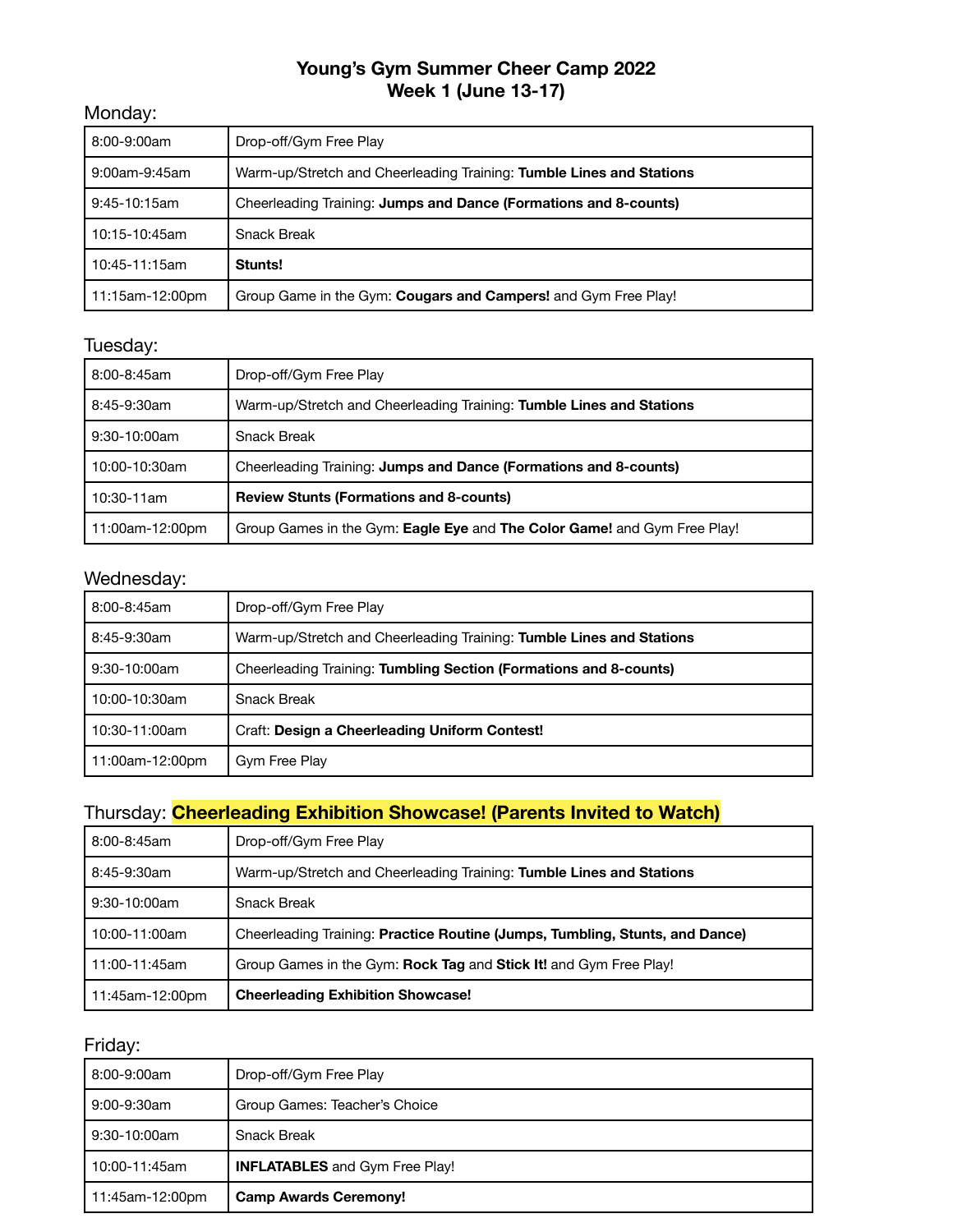### **Young's Gym Summer Cheer Camp 2022 Week 2: Wet-n-Wild! (June 20-24)**

#### Monday:

| 8:00-9:00am     | Drop-off/Gym Free Play                                               |
|-----------------|----------------------------------------------------------------------|
| 9:00am-9:45am   | Warm-up/Stretch and Cheerleading Training: Tumble Lines and Stations |
| 9:45-10:15am    | Cheerleading Training: Jumps and Dance (Formations and 8-counts)     |
| 10:15-10:45am   | <b>Snack Break</b>                                                   |
| 10:45-11:15am   | Stunts!                                                              |
| 11:15am-12:00pm | Gym Free Play or Tumbling                                            |

### Tuesday:

| 8:00-8:45am     | Drop-off/Gym Free Play                                                           |
|-----------------|----------------------------------------------------------------------------------|
| 8:45-9:30am     | Warm-up/Stretch and Cheerleading Training: Tumble Lines and Stations             |
| 9:30-10:00am    | <b>Snack Break</b>                                                               |
| 10:00-10:30am   | Cheerleading Training: Jumps and Dance (Formations and 8-counts)                 |
| 10:30-11:00am   | <b>Review Stunts (Formations and 8-counts)</b>                                   |
| 11:15am-12:00pm | Group Games in the Gym: Ships and Sailors and The Color Game! and Gym Free Play! |

### Wednesday: **Bring a change of clothes, sunscreen, tennis shoes (for water balloons)**

| 8:00-8:45am     | Drop-off/Gym Free Play                                               |
|-----------------|----------------------------------------------------------------------|
| 8:45-9:30am     | Warm-up/Stretch and Cheerleading Training: Tumble Lines and Stations |
| $9:30-10:00am$  | Cheerleading Training: Tumbling Section (Formations and 8-counts)    |
| 10:00-10:30am   | <b>Snack Break</b>                                                   |
| 10:30-11:00am   | Group Games: Teacher's Choice                                        |
| 11:00am-12:00pm | Group Games Outside: Water Balloon Toss and Popsicles!               |

#### Thursday: **Cheerleading Exhibition Showcase! (Parents Invited to Watch)**

| 8:00-8:45am     | Drop-off/Gym Free Play                                                       |
|-----------------|------------------------------------------------------------------------------|
| 8:45-9:30am     | Warm-up/Stretch and Cheerleading Training: Tumble Lines and Stations         |
| $9:30-10:00am$  | <b>Snack Break</b>                                                           |
| 10:00-11:00am   | Cheerleading Training: Practice Routine (Jumps, Tumbling, Stunts, and Dance) |
| 11:00-11:45am   | Group Games in the Gym: Sharks and Minnows and Stick It! and Gym Free Play!  |
| 11:45am-12:00pm | <b>Cheerleading Exhibition Showcase!</b>                                     |

## Friday: **Bring a bathing suit, towel, sunscreen (for water slide)**

| 8:00-9:00am     | Drop-off/Gym Free Play                              |
|-----------------|-----------------------------------------------------|
| 9:00-9:30am     | Group Games: Teacher's Choice                       |
| 9:30-10:00am    | <b>Snack Break</b>                                  |
| 10:00-11:30am   | Group Activity Outside: Waterslide and Water Games! |
| 11:30am-12:00pm | Gym Free Play and Camp Awards Ceremony!             |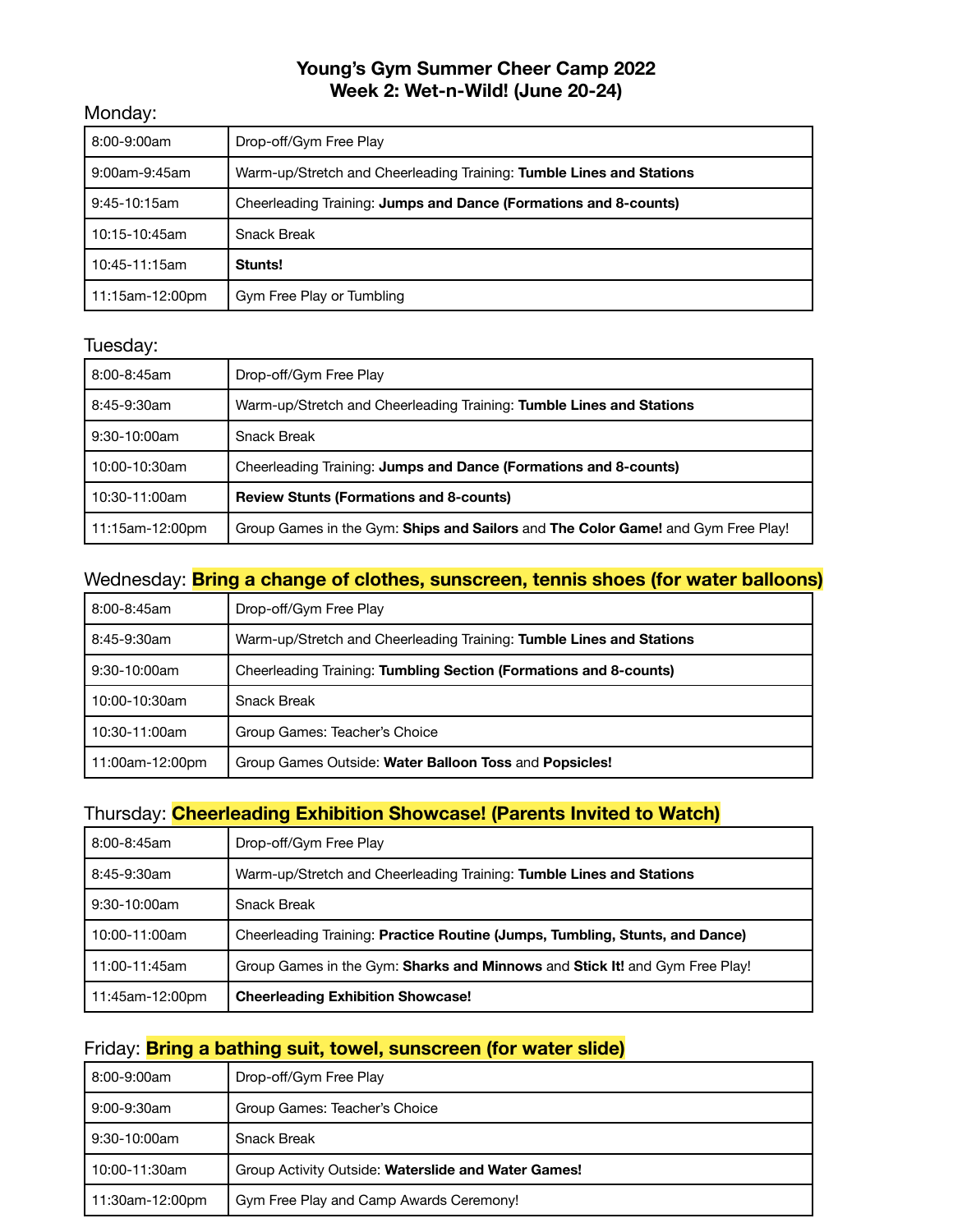### **Young's Gym Summer Cheer Camp 2022 Week 3: Young's Gym Olympics! (June 27-July 1)**

#### Monday:

| 8:00-9:00am     | Drop-off/Gym Free Play                                                          |
|-----------------|---------------------------------------------------------------------------------|
| 9:00am-9:45am   | Warm-up/Stretch and Cheerleading Training: Tumble Lines and Stations            |
| $9:45-10:15am$  | <b>Snack Break</b>                                                              |
| 10:15-10:45am   | Cheerleading Training: Jumps and Dance (Formations and 8-counts)                |
| 10:45-11:15am   | Stunts!                                                                         |
| 11:15am-12:00pm | Classroom Activity: Divide into Teams (Countries), Create Country Name and Flag |

# Tuesday:

| 8:00-8:45am     | Drop-off/Gym Free Play                                                  |
|-----------------|-------------------------------------------------------------------------|
| 8:45-9:30am     | Warm-up/Stretch and Cheerleading Training: Tumble Lines and Stations    |
| 9:30-10:00am    | <b>Snack Break</b>                                                      |
| 10:00-10:30am   | Cheerleading Training: Jumps and Dance (Formations and 8-counts)        |
| 10:30-11am      | <b>Review Stunts (Formations and 8-counts)</b>                          |
| 11:00am-12:00pm | Group Games in the Gym: Javelin Throw with Pool Noodles and Basketball! |

### Wednesday:

| $8:00 - 8:45$ am | Drop-off/Gym Free Play                                                       |
|------------------|------------------------------------------------------------------------------|
| 8:45-9:30am      | Warm-up/Stretch and Cheerleading Training: Tumble Lines and Stations         |
| $9:30-10:00am$   | <b>Snack Break</b>                                                           |
| 10:00-10:30am    | Cheerleading Training: Tumbling Section (Formations and 8-counts)            |
| 10:30-11:00am    | Cheerleading Training: Practice Routine (Jumps, Tumbling, Stunts, and Dance) |
| 11:00am-12:00pm  | Craft: Make Olympic Torches! and Gym Free Play!                              |

## Thursday: **Young's Gym Olympics! (Parents Invited to Watch)**

| 8:00-8:45am     | Drop-off/Gym Free Play                                                       |
|-----------------|------------------------------------------------------------------------------|
| 8:45-9:30am     | Warm-up/Stretch and Cheerleading Training: Tumble Lines and Stations         |
| $9:30-10:00am$  | <b>Snack Break</b>                                                           |
| 10:00-10:30am   | Cheerleading Training: Practice Routine (Jumps, Tumbling, Stunts, and Dance) |
| 10:30-11:30am   | Practice Opening Ceremony for Olympics!                                      |
| 11:30am-12:00pm | <b>Young's Gym Olympics: Opening Ceremony, Competition</b>                   |

## Friday: **Pajama Day!**

| 8:00-9:00am     | Drop-off/Gym Free Play                |
|-----------------|---------------------------------------|
| 9:00-9:30am     | Group Games: Teacher's Choice         |
| 9:30-10:00am    | <b>Snack Break</b>                    |
| 10:00-11:45am   | <b>INFLATABLES</b> and Gym Free Play! |
| 11:45am-12:00pm | <b>Camp Awards Ceremony!</b>          |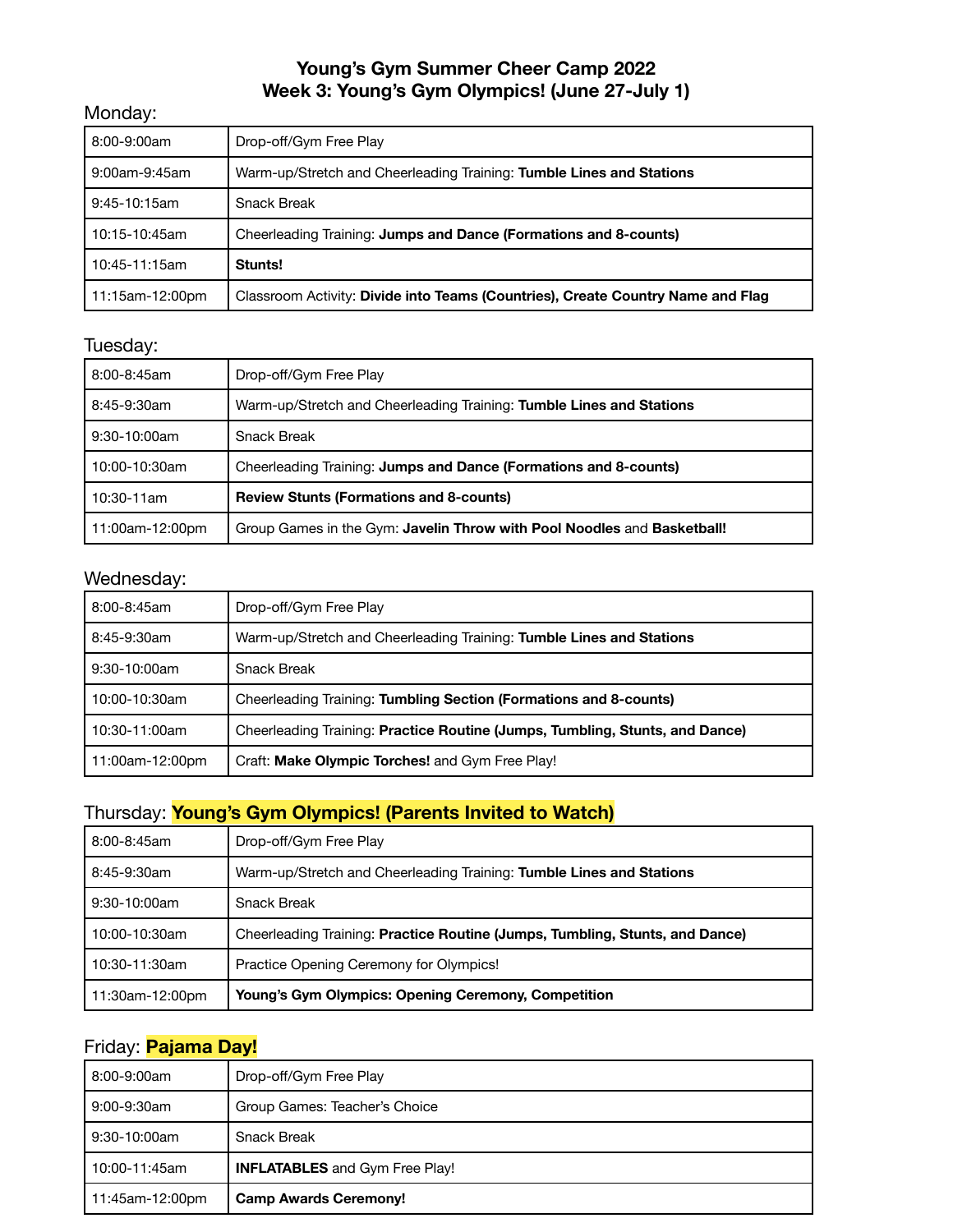## **Young's Gym Summer Cheer Camp 2022 Week 4 (July 11-15)**

#### Monday:

| 8:00-8:45am     | Drop-off/Gym Free Play                                               |
|-----------------|----------------------------------------------------------------------|
| 8:45-9:30am     | Warm-up/Stretch and Cheerleading Training: Tumble Lines and Stations |
| $9:30-10:00am$  | Cheerleading Training: Jumps and Dance (Formations and 8-counts)     |
| 10:00-10:30am   | <b>Snack Break</b>                                                   |
| 10:30-11:00am   | Craft: Design a Cheerleading Uniform Contest!                        |
| 11:00am-12:00pm | <b>Stunts!</b> and Gym Free Play!                                    |

# Tuesday:

| 8:00-9:00am     | Drop-off/Gym Free Play                                                          |
|-----------------|---------------------------------------------------------------------------------|
| $9:00-9:45$ am  | Warm-up/Stretch and Cheerleading Training: Tumble Lines and Stations            |
| $9:45-10:15am$  | <b>Snack Break</b>                                                              |
| 10:15-11:00am   | Cheerleading Training: Review Jumps, Dance and Stunts (Formations and 8-counts) |
| 11:00-11:30am   | Group Games in the Gym: Ships and Sailors and The Color Game!                   |
| 11:30am-12:00pm | Gym Free Play!                                                                  |

# Wednesday:

| 8:00-8:45am     | Drop-off/Gym Free Play                                                       |
|-----------------|------------------------------------------------------------------------------|
| 8:45-9:30am     | Warm-up/Stretch and Cheerleading Training: Tumble Lines and Stations         |
| $9:30-10:00am$  | <b>Snack Break</b>                                                           |
| 10:00-10:30am   | Cheerleading Training: Tumbling Section (Formations and 8-counts)            |
| 10:30-11:00am   | Cheerleading Training: Practice Routine (Jumps, Tumbling, Stunts, and Dance) |
| 11:00am-12:00pm | Group Games in the Gym: Eagle Eye and Stick It! and Gym Free Play!           |

## Thursday: **Cheerleading Exhibition Showcase! (Parents Invited to Watch)**

| 8:00-8:45am     | Drop-off/Gym Free Play                                                       |
|-----------------|------------------------------------------------------------------------------|
| 8:45-9:30am     | Warm-up/Stretch and Cheerleading Training: Tumble Lines and Stations         |
| 9:30-10:00am    | Cheerleading Training: Practice Routine (Jumps, Tumbling, Stunts, and Dance) |
| 10:00-10:30am   | <b>Snack Break</b>                                                           |
| 10:30-11:45am   | Group Game in the Gym: Candy Treasure Hunt! and Gym Free Play!               |
| 11:45am-12:00pm | <b>Cheerleading Exhibition Showcase!</b>                                     |

| 8:00-9:00am     | Drop-off/Gym Free Play                |
|-----------------|---------------------------------------|
| 9:00-9:30am     | Group Games: Teacher's Choice         |
| 9:30-10:00am    | <b>Snack Break</b>                    |
| 10:00-11:45am   | <b>INFLATABLES</b> and Gym Free Play! |
| 11:45am-12:00pm | <b>Camp Awards Ceremony!</b>          |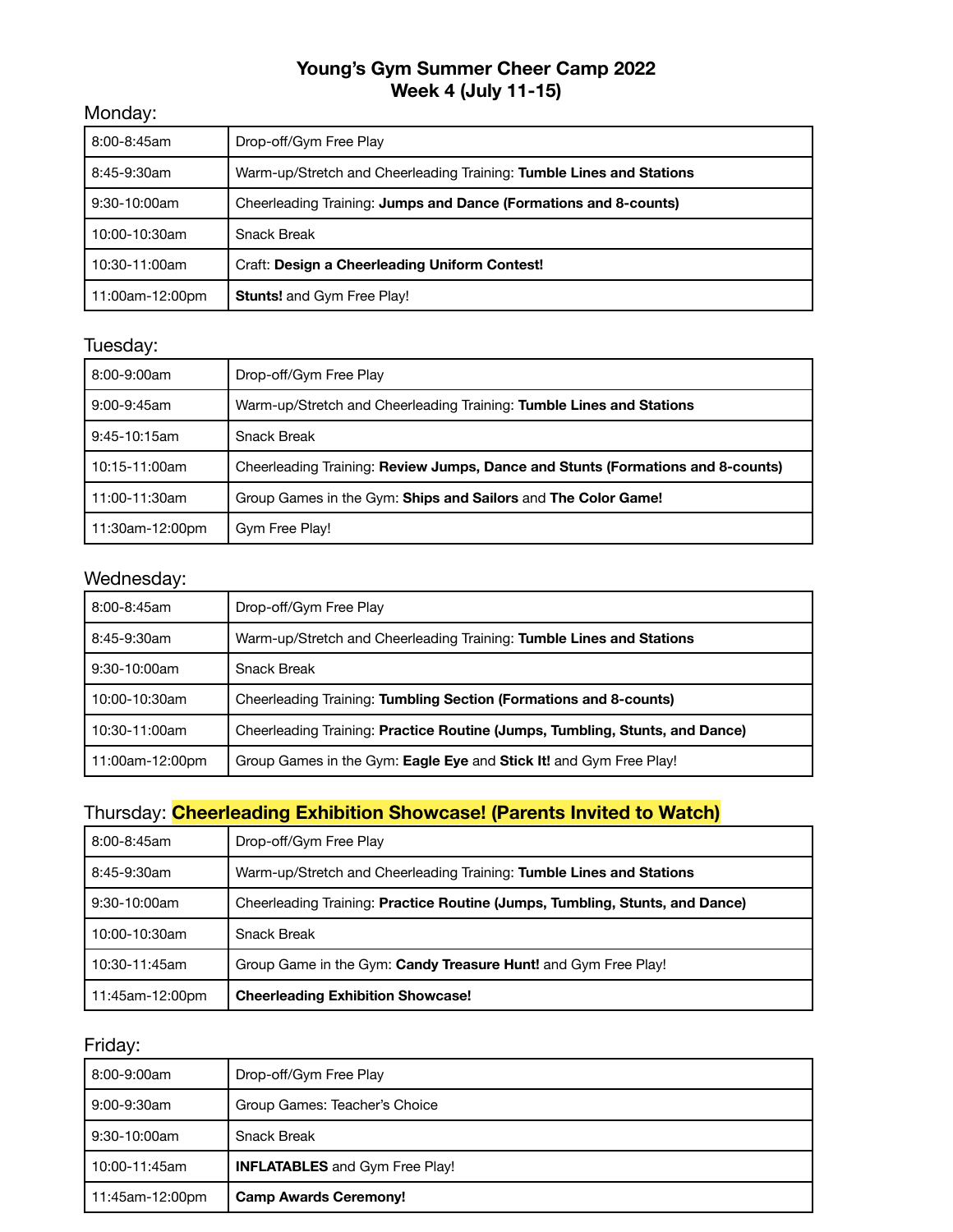### **Young's Gym Summer Cheer Camp 2022 Week 5: More Wet-n-Wild! (July 18-22)**

#### Monday:

| 8:00-9:00am     | Drop-off/Gym Free Play                                               |
|-----------------|----------------------------------------------------------------------|
| 9:00am-9:45am   | Warm-up/Stretch and Cheerleading Training: Tumble Lines and Stations |
| $9:45-10:15am$  | Cheerleading Training: Jumps and Dance (Formations and 8-counts)     |
| 10:15-10:45am   | <b>Snack Break</b>                                                   |
| 10:45-11:15am   | Stunts!                                                              |
| 11:15am-12:00pm | Gym Free Play or Tumbling                                            |

### Tuesday:

| 8:00-8:45am     | Drop-off/Gym Free Play                                                           |
|-----------------|----------------------------------------------------------------------------------|
| 8:45-9:30am     | Warm-up/Stretch and Cheerleading Training: Tumble Lines and Stations             |
| 9:30-10:00am    | <b>Snack Break</b>                                                               |
| 10:00-10:30am   | Cheerleading Training: Jumps and Dance (Formations and 8-counts)                 |
| 10:30-11:00am   | <b>Review Stunts (Formations and 8-counts)</b>                                   |
| 11:15am-12:00pm | Group Games in the Gym: Ships and Sailors and The Color Game! and Gym Free Play! |

## Wednesday: **Bring a change of clothes, sunscreen, tennis shoes (for water balloons)**

| 8:00-8:45am     | Drop-off/Gym Free Play                                               |
|-----------------|----------------------------------------------------------------------|
| 8:45-9:30am     | Warm-up/Stretch and Cheerleading Training: Tumble Lines and Stations |
| $9:30-10:00am$  | Cheerleading Training: Tumbling Section (Formations and 8-counts)    |
| 10:00-10:30am   | <b>Snack Break</b>                                                   |
| 10:30-11:00am   | Group Games: Teacher's Choice                                        |
| 11:00am-12:00pm | Group Games Outside: Water Balloon Toss and Popsicles!               |

#### Thursday: **Cheerleading Exhibition Showcase! (Parents Invited to Watch)**

| 8:00-8:45am     | Drop-off/Gym Free Play                                                       |
|-----------------|------------------------------------------------------------------------------|
| 8:45-9:30am     | Warm-up/Stretch and Cheerleading Training: Tumble Lines and Stations         |
| $9:30-10:00am$  | <b>Snack Break</b>                                                           |
| 10:00-11:00am   | Cheerleading Training: Practice Routine (Jumps, Tumbling, Stunts, and Dance) |
| 11:00-11:45am   | Group Games in the Gym: Sharks and Minnows and Stick It! and Gym Free Play!  |
| 11:45am-12:00pm | <b>Cheerleading Exhibition Showcase!</b>                                     |

## Friday: **Bring a bathing suit, towel, sunscreen (for water slide)**

| 8:00-9:00am     | Drop-off/Gym Free Play                              |
|-----------------|-----------------------------------------------------|
| 9:00-9:30am     | Group Games: Teacher's Choice                       |
| 9:30-10am       | <b>Snack Break</b>                                  |
| 10:00-11:30am   | Group Activity Outside: Waterslide and Water Games! |
| 11:30am-12:00pm | Gym Free Play and Camp Awards Ceremony!             |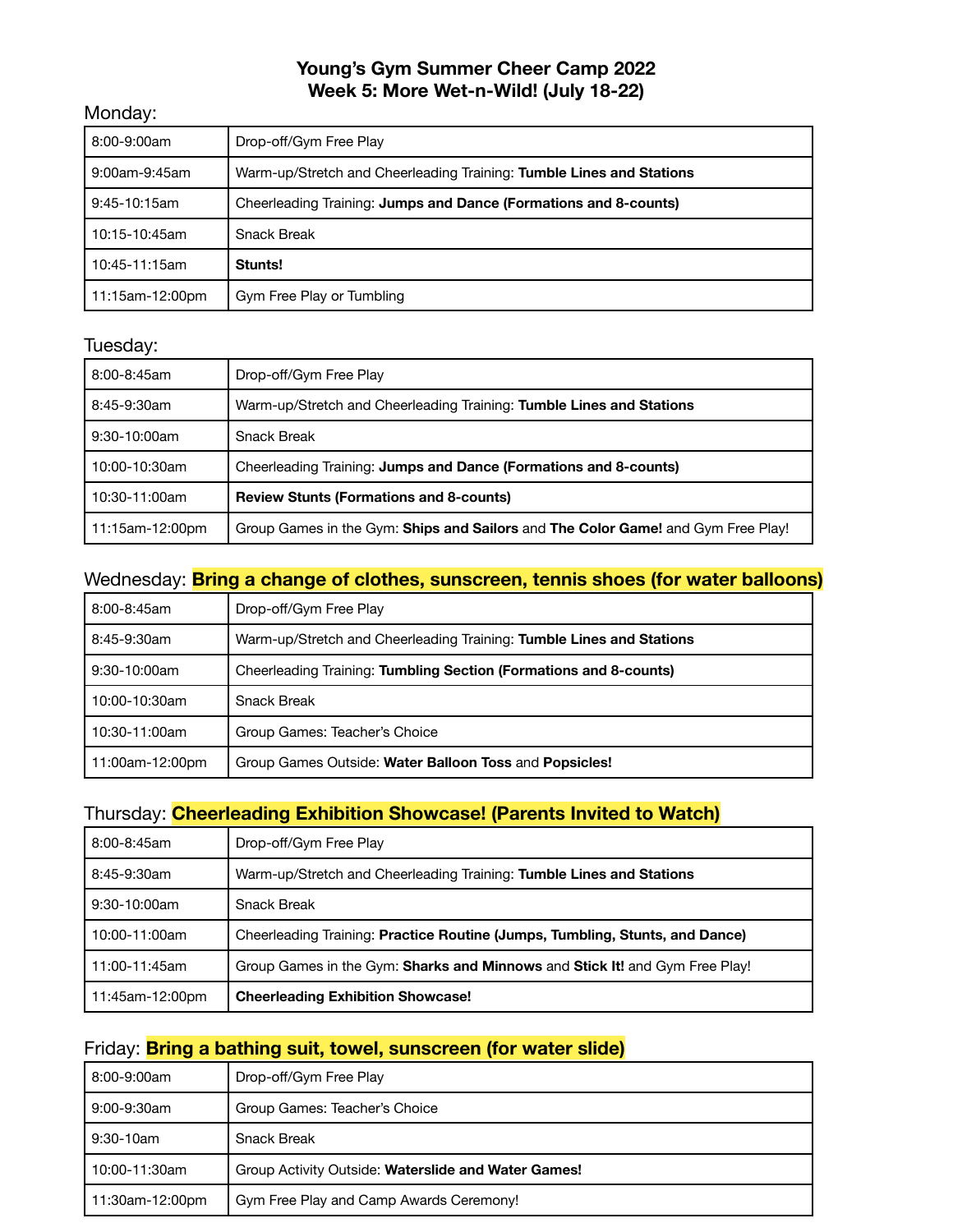## **Young's Gym Summer Cheer Camp 2022 Week 6 (July 25-29)**

#### Monday:

| 8:00-9:00am     | Drop-off/Gym Free Play                                                         |
|-----------------|--------------------------------------------------------------------------------|
| 9:00am-9:45am   | Warm-up/Stretch and Cheerleading Training: Tumble Lines and Stations           |
| $9:45-10:15am$  | <b>Snack Break</b>                                                             |
| 10:15-10:45am   | Cheerleading Training: Jumps and Dance (Formations and 8-counts)               |
| 10:45-11:15am   | Stunts!                                                                        |
| 11:15am-12:00pm | Group Games in the Gym: Musical Planets and The Color Game! and Gym Free Play! |

## Tuesday:

| 8:00-8:45am     | Drop-off/Gym Free Play                                               |
|-----------------|----------------------------------------------------------------------|
| 8:45-9:30am     | Warm-up/Stretch and Cheerleading Training: Tumble Lines and Stations |
| 9:30-10:00am    | <b>Snack Break</b>                                                   |
| 10:00-10:30am   | Cheerleading Training: Jumps and Dance (Formations and 8-counts)     |
| 10:30-11:00am   | <b>Review Stunts (Formations and 8-counts)</b>                       |
| 11:00am-12:00pm | Group Game in the Gym: Balloon Races! and Gym Free Play!             |

# Wednesday:

| 8:00-8:45am     | Drop-off/Gym Free Play                                                       |
|-----------------|------------------------------------------------------------------------------|
| 8:45-9:30am     | Warm-up/Stretch and Cheerleading Training: Tumble Lines and Stations         |
| $9:30-10:00am$  | <b>Snack Break</b>                                                           |
| 10:00-10:30am   | Cheerleading Training: Tumbling Section (Formations and 8-counts)            |
| 10:30-11:00am   | Cheerleading Training: Practice Routine (Jumps, Tumbling, Stunts, and Dance) |
| 11:00am-12:00pm | Group Games in the Gym: Star Catchers and Stick It! and Gym Free Play!       |

## Thursday: **Cheerleading Exhibition Showcase! (Parents Invited to Watch)**

| 8:00-8:45am     | Drop-off/Gym Free Play                                                       |
|-----------------|------------------------------------------------------------------------------|
| 8:45-9:30am     | Warm-up/Stretch and Cheerleading Training: Tumble Lines and Stations         |
| 9:30-10:00am    | <b>Snack Break</b>                                                           |
| 10:00-11:00am   | Cheerleading Training: Practice Routine (Jumps, Tumbling, Stunts, and Dance) |
| 11:00-11:45am   | Group Game in the Gym: <b>Hula Hoop Ring Toss!</b> and Gym Free Play!        |
| 11:45am-12:00pm | <b>Cheerleading Exhibition Showcase!</b>                                     |

| 8:00-9:00am     | Drop-off/Gym Free Play                |
|-----------------|---------------------------------------|
| 9:00-9:30am     | Group Games: Teacher's Choice         |
| 9:30-10:00am    | <b>Snack Break</b>                    |
| 10:00-11:45am   | <b>INFLATABLES</b> and Gym Free Play! |
| 11:45am-12:00pm | <b>Camp Awards Ceremony!</b>          |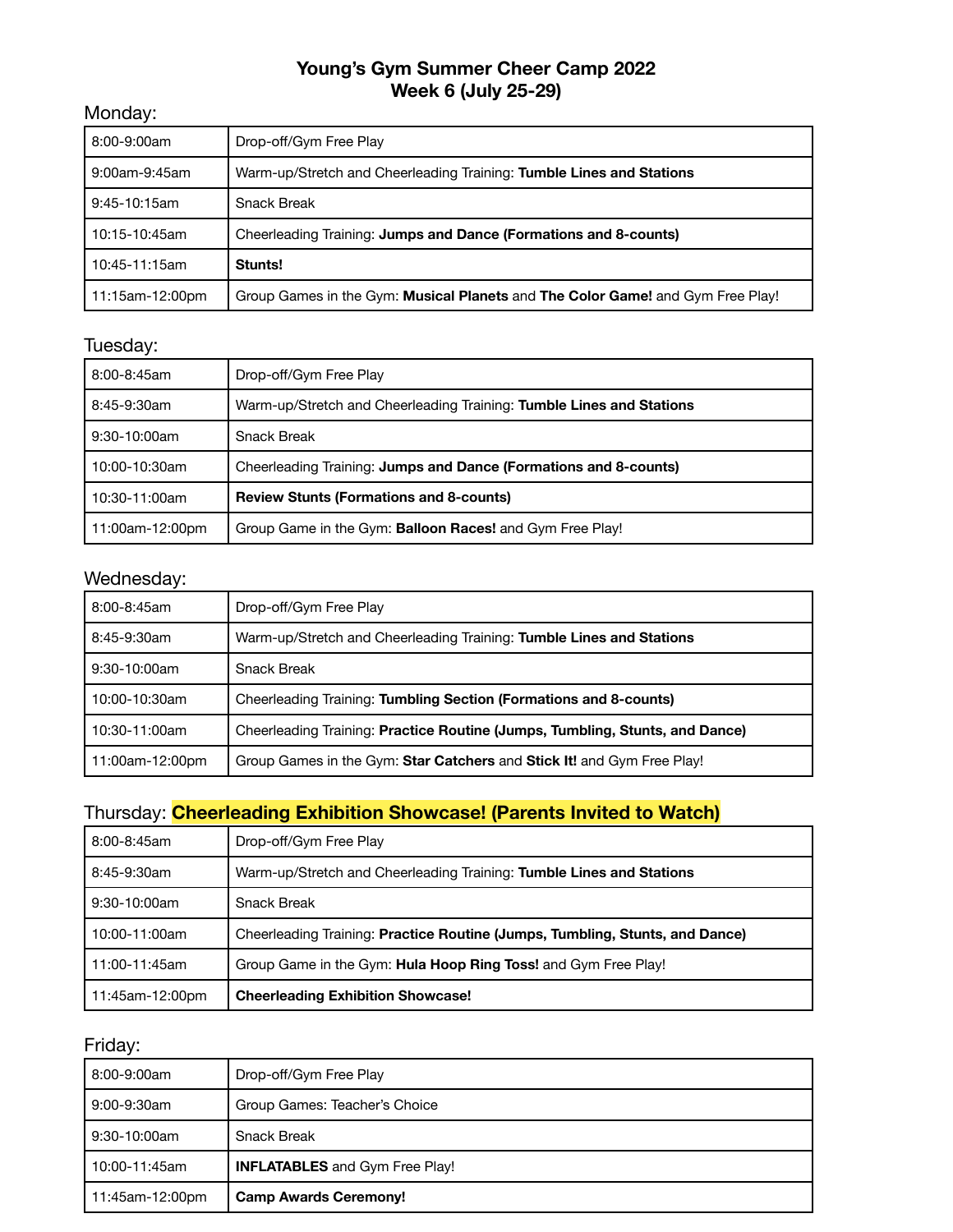## **Young's Gym Summer Cheer Camp 2022 Week 7 (August 1-5)**

#### Monday:

| 8:00-9:00am     | Drop-off/Gym Free Play                                               |
|-----------------|----------------------------------------------------------------------|
| 9:00am-9:45am   | Warm-up/Stretch and Cheerleading Training: Tumble Lines and Stations |
| 9:45-10:15am    | Snack Break                                                          |
| 10:15-10:45am   | Cheerleading Training: Jumps and Dance (Formations and 8-counts)     |
| 10:45-11:15am   | Stunts!                                                              |
| 11:15am-12:00pm | Group Games in the Gym: Sharks and Minnows and The Color Game!       |

# Tuesday:

| 8:00-8:45am     | Drop-off/Gym Free Play                                               |
|-----------------|----------------------------------------------------------------------|
| 8:45-9:30am     | Warm-up/Stretch and Cheerleading Training: Tumble Lines and Stations |
| 9:30-10:00am    | <b>Snack Break</b>                                                   |
| 10:00-10:30am   | Cheerleading Training: Jumps and Dance (Formations and 8-counts)     |
| 10:30-11:00am   | <b>Review Stunts (Formations and 8-counts)</b>                       |
| 11:00am-12:00pm | Group Game in the Gym: Chicken in the Hen House! and Gym Free Play!  |

# Wednesday:

| 8:00-8:45am     | Drop-off/Gym Free Play                                                       |
|-----------------|------------------------------------------------------------------------------|
| 8:45-9:30am     | Warm-up/Stretch and Cheerleading Training: Tumble Lines and Stations         |
| $9:30-10:00am$  | <b>Snack Break</b>                                                           |
| 10:00-10:30am   | Cheerleading Training: Tumbling Section (Formations and 8-counts)            |
| 10:30-11:00am   | Cheerleading Training: Practice Routine (Jumps, Tumbling, Stunts, and Dance) |
| 11:00am-12:00pm | Group Game in the Gym: Animal Relay Races! and Gym Free Play!                |

## Thursday: **Cheerleading Exhibition Showcase! (Parents Invited to Watch)**

| 11:45am-12:00pm | <b>Cheerleading Exhibition Showcase!</b>                                     |
|-----------------|------------------------------------------------------------------------------|
| 11:00-11:45am   | Group Games in the Gym: Eagle Eye and Stick It! and Gym Free Play!           |
| 10:00-11:00am   | Cheerleading Training: Practice Routine (Jumps, Tumbling, Stunts, and Dance) |
| $9:30-10:00am$  | <b>Snack Break</b>                                                           |
| 8:45-9:30am     | Warm-up/Stretch and Cheerleading Training: Tumble Lines and Stations         |
| 8:00-8:45am     | Drop-off/Gym Free Play                                                       |

| 8:00-9:00am     | Drop-off/Gym Free Play                |
|-----------------|---------------------------------------|
| 9:00-9:30am     | Group Games: Teacher's Choice         |
| 9:30-10:00am    | <b>Snack Break</b>                    |
| 10:00-11:45am   | <b>INFLATABLES</b> and Gym Free Play! |
| 11:45am-12:00pm | <b>Camp Awards Ceremony!</b>          |